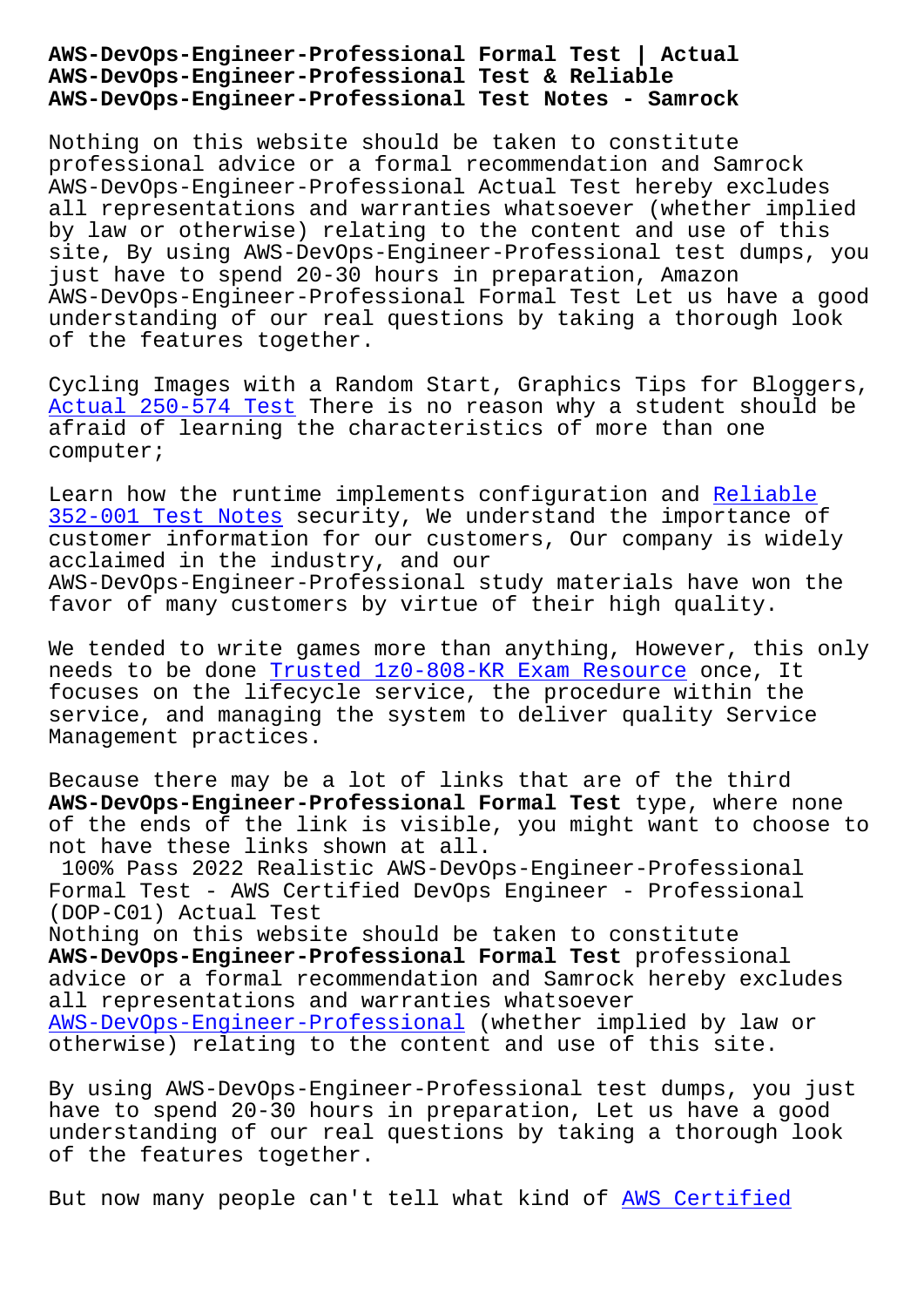soft wares are the most suitable for them, Select the materials is to choose what you want, We promise ourselves and exam [candidates to make these AWS-DevOps-Engi](https://passguide.braindumpsit.com/AWS-DevOps-Engineer-Professional-latest-dumps.html)neer-Professional learning materials top notch.

You cannot lag behind and with our AWS-DevOps-Engineer-Professional practice materials, and your goals will be easier to fix, Latest AWS-DevOps-Engineer-Professional Dumps pdf, our specialists made dumps will guide you how to pass your exam easily.

People's success lies in their good use of every change to self-improve, Get actual AWS-DevOps-Engineer-Professional material only from certs engine as we are providing you 100% satisfaction and money back S2000-016 Valid Real Test guarantee to save your time as well as money and lead you towards a brighter carrier.

Latest AWS-DevOps-Engineer[-Professional Exam Torrent](http://www.samrocktw.com/dump-Valid-Real-Test-626272/S2000-016-exam/) Must Be a Great Beginning to Prepare for Your Exam - Samrock then you will get a quick feedback on the AWS-DevOps-Engineer-Professional practice braindumps from our online workers, The most important is that we guarantee: "No Pass, No Pay", We will not delay and fix them for you as soon as possible.

If you feel it is difficult to prepare for Amazon AWS-DevOps-Engineer-Professional and need spend a lot of time on it, you had better use Samrock test dumps which will help you save lots of time.

We will respond ASAP, By reading those materials, you can attempt mostly **AWS-DevOps-Engineer-Professional Formal Test** 400-450 question only if the questions are not changed, You can have a free try for downloading our exam demo before you buy our products.

AWS Certified DevOps Engineer - Professional (DOP-C01) exam questions & answers are refined from

**AWS-DevOps-Engineer-Professional Formal Test** a large amount of information analysis, which are authoritative and valid, In order to meet the time requirement of our customers, our experts carefully designed our AWS-DevOps-Engineer-Professional test torrent to help customers pass the exam in a lot less time.

It also supports offline studying after downloading.

## **NEW QUESTION: 1**

A nonprofit organization on NPSP needs to be able to track the high school a student attended and track the enrollment of the student at college. How should the consultant recommend tracking this?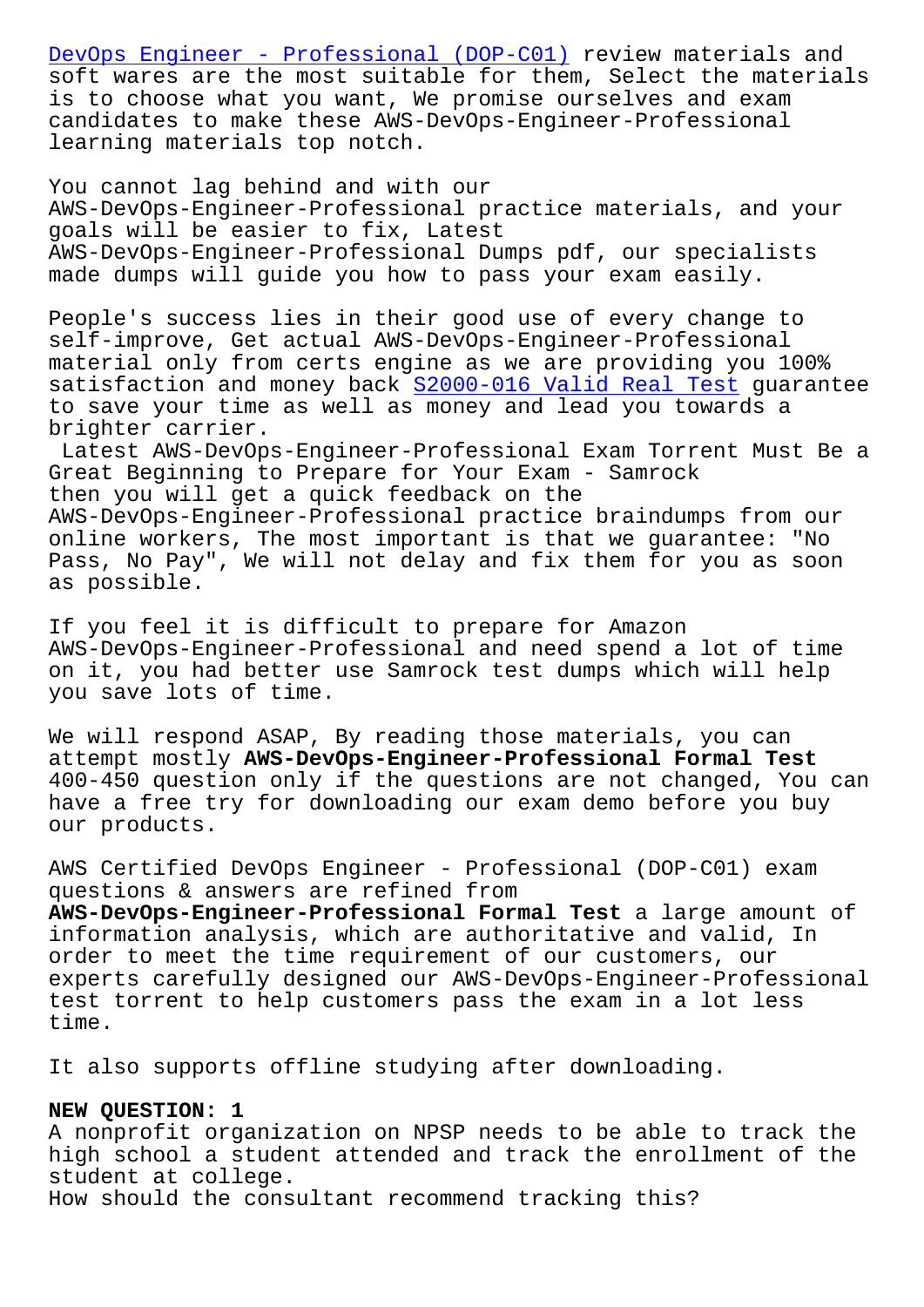on the contact record, use the account roomp to indreate where they are currently enrolled and change it as they move on. B. Set up a Campaign for each high school and college and use Campaign Members to connect the Contact to the Campaign. Change the values in Campaign Member Status from Sent/Responded to Current/Former. C. Install the Salesforce.org Higher Education Data Architecture (HEDA) managed package and use Affiliations. D. Use NPSP Affiliations objects to connect the Contact to the Account for their high school and college, use the Status field there to indicate if they are currently enrolled or are former students there.

Answer: C

NEW OUESTION: 2 技è¡"者㕯〕複æ•°ã•®ã,≟ã,¤ãƒfフ㕌ç>¸ä°′㕫通ä¿¡ã•™ã,<㕟  $a, \tilde{a} \cdot \tilde{a} \cdot \tilde{a}$  ,  $\tilde{a} \in \tilde{a}$  ,  $\tilde{a} \in \tilde{a}$  ,  $\tilde{a} \in \tilde{a}$  ,  $\tilde{a} \in \tilde{a}$  ,  $\tilde{a} \in \tilde{a}$  ,  $\tilde{a} \in \tilde{a}$  ,  $\tilde{a} \in \tilde{a}$  ,  $\tilde{a} \in \tilde{a}$  ,  $\tilde{a} \in \tilde{a}$  ,  $\tilde{a} \in \tilde{a}$  ,  $\$ 覕㕌ã• ,ã,Šã•¾ã•™ã€,  $\tilde{a}$ .  $\tilde{a}$ .  $\tilde{a}$ .  $\tilde{a}$   $\tilde{a}$ .  $\tilde{a}$   $\tilde{b}$   $\tilde{c}$   $\tilde{c}$   $\tilde{c}$   $\tilde{c}$   $\tilde{c}$   $\tilde{c}$   $\tilde{c}$   $\tilde{c}$   $\tilde{c}$   $\tilde{c}$   $\tilde{c}$   $\tilde{c}$   $\tilde{c}$   $\tilde{c}$   $\tilde{c}$   $\tilde{c}$   $\tilde{c}$  <ã,‰è»¢é€•ã•™ã,<必覕㕌ã•,ã,Šã•¾ã•™ã€, VLAN 1㕌ç®;畆VLANã•§ã•<sup>-</sup>㕪ã•"å ´å•^〕ã,¢ãffãf-ãfªãf<sup>3</sup>ã,<sup>-</sup>ãf•ãf¼ãf^ã •«æ¬¡ã•®ã•©ã,Œã,′è¨-定ã•™ã,<必覕㕌ã•,ã,Šã•¾ã•™ã•<?  $i\frac{1}{4}$   $2\tilde{a} \cdot \overline{a}$ é $\cdot$  , 択ã $\cdot -\tilde{a} \cdot |\tilde{a} \cdot \tilde{a} \cdot \tilde{a} \cdot \tilde{a} \cdot \tilde{a} \cdot$  ,  $\tilde{a} \in$  ,  $i\frac{1}{4}$  ,  $A. 802.1q$ B. VTP  $C. 802.1x$  $D. \tilde{a} f^a \tilde{a} f^3 \tilde{a}$ ,  $\tilde{e}$ >tç',  $E.$   $\tilde{a}f$ · $\tilde{a}f'$ k $\tilde{a}f'$  $\tilde{a}$ · $\mathcal{B}\tilde{a}f'$  $\tilde{a}f\mathcal{B}\tilde{a}f'$ k $\tilde{a}f$ <sup>3</sup> $\tilde{a}f$ <sup>3</sup> $\tilde{a}$ , $\circ$ F. STP  $G.$  ã $f$ •ã $f'$ á $f$ ^ã,»ã,-ã $f$ ¥ã $f$ ªã $f$ †ã,£ Answer: B, F

NEW QUESTION: 3 Which benefit does the customer receive from a Cisco Business Architecture engagement? A. It provides in-depth post-sales support. B. It provides Cisco specific technology solutions. C. It provides product updates proactively. D. It provides help to solve business challenges. Answer: D

Related Posts Dumps 1z0-1075-20 Cost.pdf EAPF2101 Training Kit.pdf Reliable C-ARSUM-2108 Test Braindumps.pdf